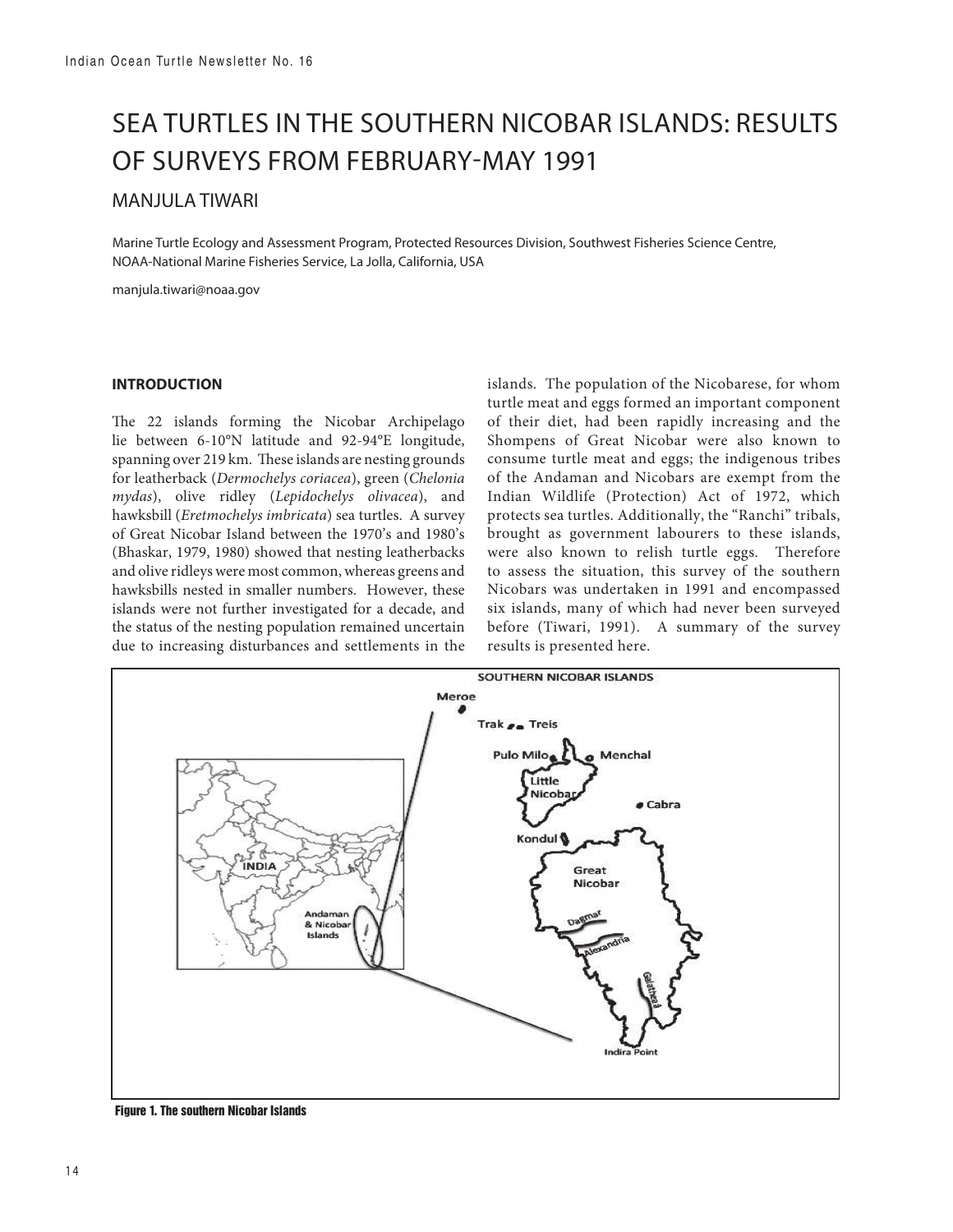#### **METHODOLOGY**

The 3-month survey (February-May 1991) included the following six islands in the southern Nicobars, of which only Great Nicobar and Kondul had been previously surveyed: Great Nicobar, Kondul, Little Nicobar, Menchal, Pulo Milo and Treis (Figure 1). Three of the remaining islands in the southern group, Cabra, Meroe and Trak, could not be surveyed due to their remote locations and the onset of monsoonal rough seas. Information on nesting turtles on these islands was collected through conversations with the indigenous groups.

Sandy beaches were surveyed on foot for evidence of nesting turtles, nests, tracks, hatchlings, bones, eggshells, and nest markers used by the local people. Areas that could not be surveyed by foot were approached by boat to locate substantial stretches of beach. Tribals, living along the coastline, and Forest Department workers were asked for information on nesting turtles, beaches, and nesting seasons. Carapaces found on the beaches or hung outside Nicobari huts were measured for CCL (curved carapace length) and CCW (curved carapace width). Turtles being reared by the Nicobarese were also measured.

#### **RESULTS**

#### **Great Nicobar**

Great Nicobar, the largest island in the Southern Nicobar Islands, had the largest number of sea turtles nesting on its shores (Table 1). At Galathea, many of the olive ridley nests were laid close to the tide line and the developing eggs were exposed by the spring tide. Other nests were destroyed, probably by pigs and dogs, and a large number of eggshell were scattered around the Nicobari settlement on the beach to the south of the Galathea River. West of Indira Point, the southern tip of the island, the narrow beaches were scattered with rocks and piled high with mounds of broken coral; several turtle tracks were found meandering over a 2m high barrier of coarsely broken coral. The tracks covered a long distance over the coral before returning to sea; occasionally there seemed to be an attempt to dig for a softer substratum. A hawksbill carapace (CCL= 37.7cm, CCW=34.8 cm) was also found. Two freshly killed green turtle carapaces were discovered next to an upright coconut frond, on which the bones had been left to dry (CCL/CCW=98/87cm; CCL/CCW=105/90cm). The broad beaches that straddled the Alexandria and Dagmar Rivers on the west coast had no tribal

| <b>Beach</b>       | <b>Leatherback</b>     | <b>Green</b>            | <b>Olive Ridley</b> | <b>Hawksbill</b> | <b>Unidentified</b> |
|--------------------|------------------------|-------------------------|---------------------|------------------|---------------------|
| Galathea           | 46 nests<br>13 crawls  | 4 crawls                | 14 nests            |                  |                     |
| East of Indira Pt. |                        | 7 crawls                |                     |                  | 3 crawls*           |
| West of Indira Pt. | 1 nest                 | 2 crawls<br>2 carapaces |                     | 1 carapace       | 5 crawls*           |
| Alexandria         | 146 nests<br>37 crawls |                         |                     |                  | 6 nests**           |
| Dagmar             | 82 nests<br>33 crawls  |                         |                     | 1 crawl          | 7 nests             |
| Pulo Kunji         | 27 nests               |                         |                     | 1 carapace       | 36 nests            |
| Dagroot            | 11 nests               |                         |                     |                  |                     |
| Renhong            | 70 nests               |                         |                     |                  |                     |
| Northeast coast    | 45 eggshells           |                         |                     |                  |                     |
| Southwest coast    |                        | 3 carapaces             | 1 carapace          |                  |                     |

**Table 1. Signs of sea turtle on Great Nicobar Island** 

\*Possibly olive ridley or hawksbill

\*\*Possibly green turtle nests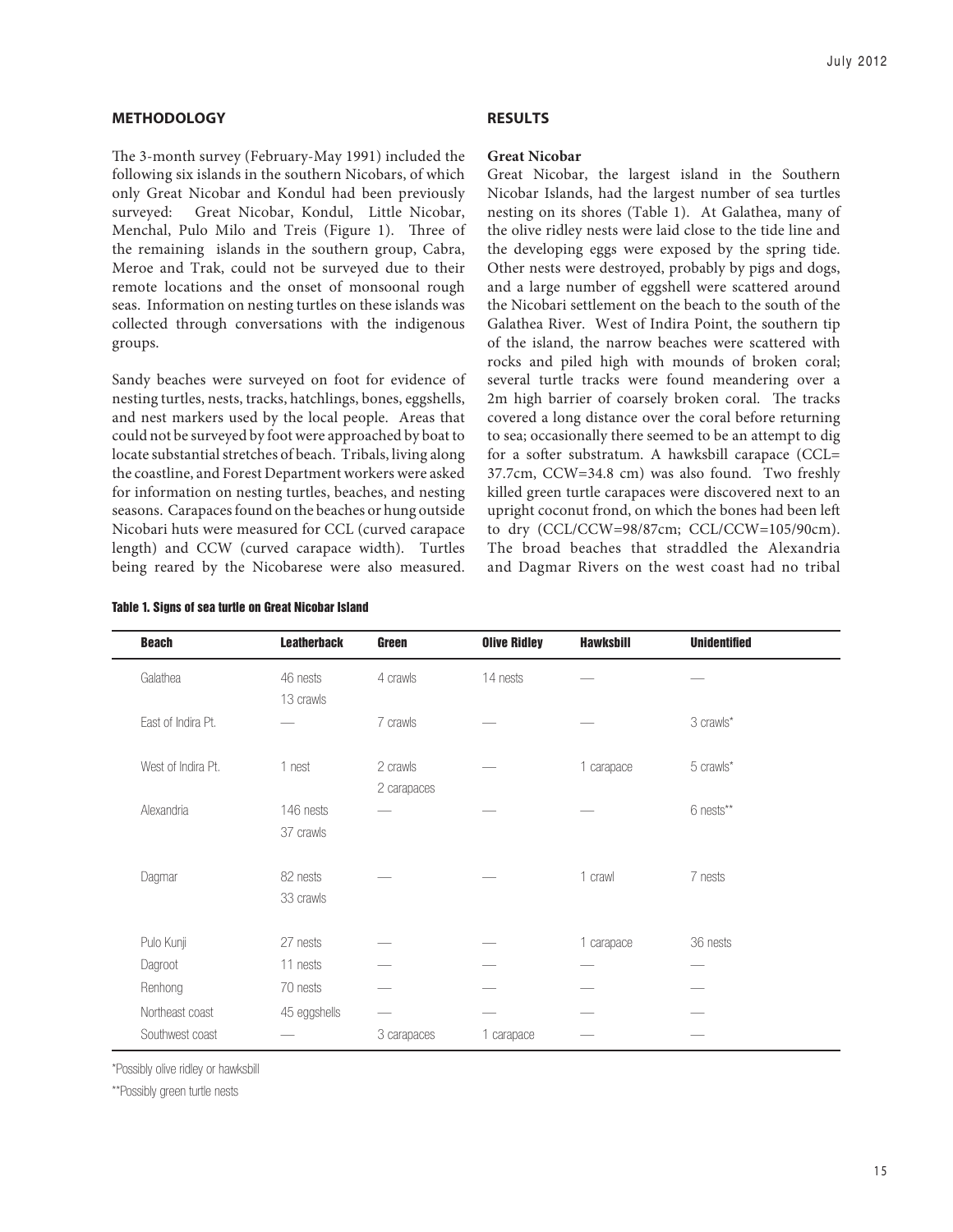settlements, however, the beaches were regularly visited by the Nicobarese from nearby settlements and by the Shompens living deep in the jungles. Many of the nests had either been excavated by the tribals, who had left behind the yolkless eggs, or raided by dogs from neighbouring villages and possibly by monitor lizards. Tribals had driven upright stakes into the ground to indicate excavated nests. A hawksbill carapace was found north of the Dagmar River (CCL=38cm; CCW=33cm). The hole in the carapace suggested that it had been speared at sea.

Further up the northwest coast of Great Nicobar were three substantial beaches at Pulo Kunji, Dagroot and Renhong. The half-kilometre beach at Pulo Kunji was a short distance from the small Nicobari settlement, and the broader beaches at Dagroot and Renhong were both inhabited. The beach at Renhong was riddled with excavated body pits and strewn with eggshells. A Nicobari from the village confirmed that nests were commonly depredated by domestic pigs and dogs. Olive ridley turtles were also said to nest on this beach, although no evidence was found during the current survey. A substantial sandy stretch existed around Pulo-Bet, a two-hut Nicobari settlement, on the west coast of Great Nicobar; the locals reported that leatherback turtles nested here, though no evidence was found during this survey.

Three green and one olive ridley turtle carapaces were measured at Pulo Babi, a major Nicobari settlement (Table 2).

**Table 2. Size of sea turtle carapaces at Pulo Babion, Great Nicobar Island** 

| <b>Turtle</b> | CCL (cm) | CCW (cm) |
|---------------|----------|----------|
| Green         | 70.0     | 69.5     |
| Green         | 105.6    | 88.5     |
| Green         | 95.8     | 84.8     |
| Olive ridley  | 70.9     | 67.0     |

Along the west coast of Great Nicobar, there were several seagrass areas that may have been potential foraging grounds for green turtles. The tribals specifically mentioned a village called Cochintown on the west coast, adjacent to which green turtles were known to forage.

## **Kondul**

The only short stretches of beach to be found on the eastern and southern sides of this small island were inhabited, and there was no evidence of turtle nesting activity. Turtles were commonly caught in the surrounding waters; two hawksbills, each

approximately one year old, were being reared in Nicobari homes: CCL/CCW=27.5/23.6cm; CCL/ CCW=17.9/14.2cm.

## **Little Nicobar**

The only productive beaches lay on the southwest coast of Little Nicobar at Pulo Bahua, Monkauye and Pulo Kiyang, where leatherback, green, and hawksbill turtles were known to nest. A total of 49 leatherback nests, and10 leatherback crawls were counted. Many of the nests had been depredated, probably by the village dogs and pigs, leaving the beachstrewn with eggshells. The species could not be identified for an additional 11 nests. One green turtle carapace was found hanging from a tree (CCL= 83cm; CCW=76 cm) and another was left to decompose.

At Makachua, a village on the northwest coast, seven green turtle carapaces were found hanging outside the Nicobari huts (Table 3). The tribals on this coast claimed to eat only the green turtle,although eggs of all species were collected from the neighbouring islands of Meroe, Trak and Treis, which lie several miles off the west coast of Little Nicobar.

**Table 3. Size of green turtle carapaces at Makachuaon, Little Nicobar Island** 

| <b>Individual</b> | CCL (cm) | CCW (cm) |
|-------------------|----------|----------|
| 1                 | 59.2     | 52.7     |
| 2                 | 45.6     | 42.1     |
| 3                 | 79.0     | 72.5     |
| 4                 | 65.7     | 55.5     |
| 5                 | 97.0     | 83.0     |
| 6                 | 84.5     | 73.3     |
| 7                 | 79.2     | 68.8     |

#### **Menchal**

The uninhabited island of Menchal had only a short stretch of sand on its west coast and enormous rocks were a feature of the remaining coastline. No evidence of nesting was found, and the tribals from Little Nicobar, who visited the island frequently to collect coconuts, confirmed that no turtles nested on this rocky island.

## **Pulo Milo**

Similar to Kondul, this island is occupied by the Nicobarese whose huts are located on the eastern coast. Apparently these tribals also harvest turtles and eggs from Meroe, Trak and Treis. One of the Nicobarese possessed a live green turtle captured at Treis four months earlier (CCL=13.3cm; CCW=11.4cm).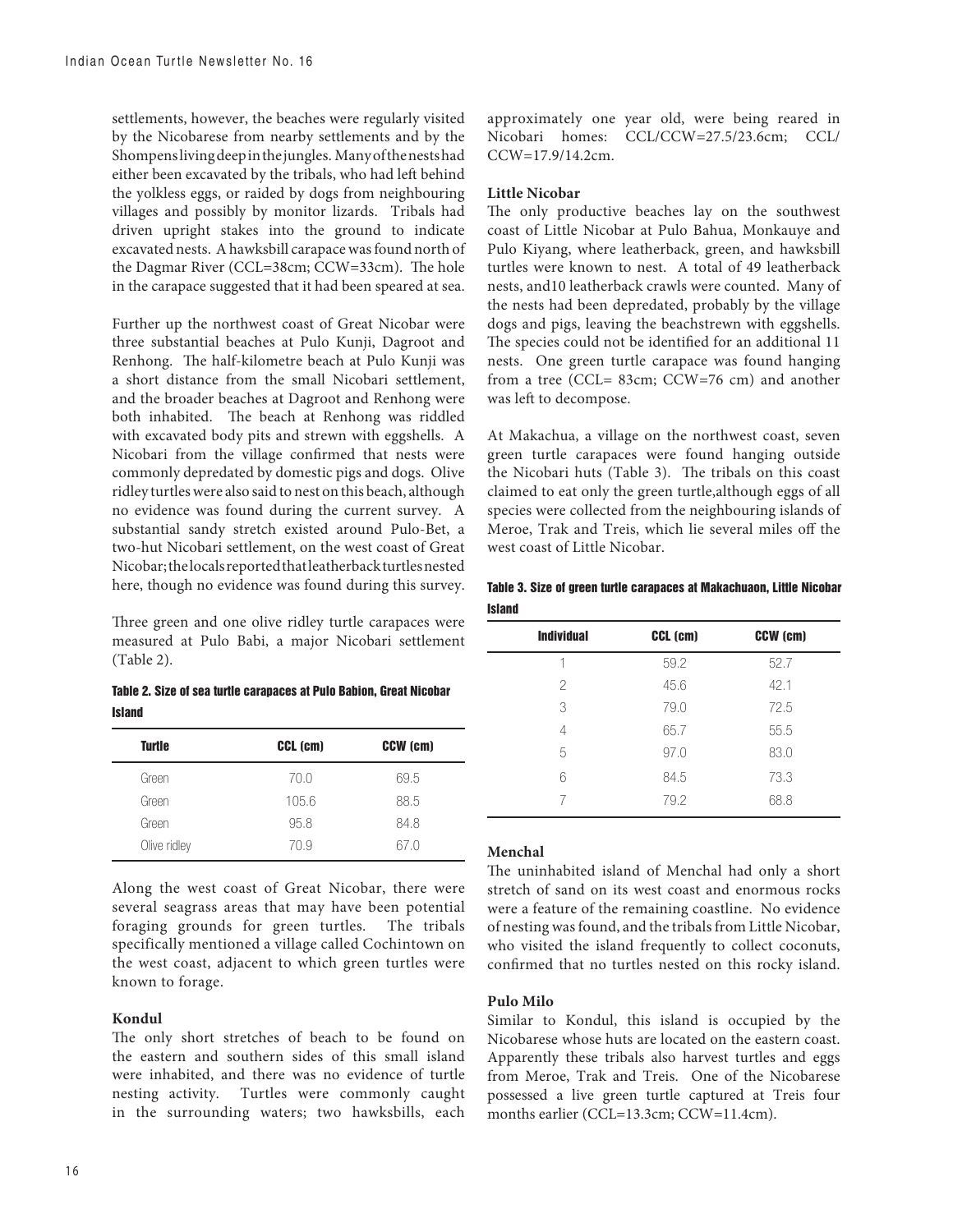#### **Treis**

Access to this uninhabited island was difficult due to open sea swells and currents. Though a comparatively small island, broad beaches of coarse sand surrounded the eastern and northwestern coasts. A green turtle crawl, some green turtle scutes, and four green turtle carapaces were recorded (Table 4).

**Table 4. Size of green turtle carapaces on Treis Island** 

| <b>Individual</b> | CCL (cm) | CCW (cm) |
|-------------------|----------|----------|
|                   | 80.5     | 71.3     |
| 2                 | 101.4    | 90.1     |
| 3                 | 68.0     | 59.2     |
|                   | 85.8     | 72.5     |

#### **Trak**

Though the broad, eastern beach of this uninhabited island was clearly visible from Treis, it was impossible to access Trak because of the increasing pre-monsoonal rough seas. The Nicobarese who visited the island during the calm months reported that turtles nested on this island, although the species was not determined.

#### **Meroe**

Meroe could not be surveyed because of weather conditions and an unpredictable sea. The isolated location of the island and the treacherous currents en route make it inaccessible for most part of the year. The Nicobarese claimed to visit the island during the calm months, between January and March, to harvest coconuts, bananas, and beetlenut from their plantations. They reported year-round nesting by hawksbill and green turtles, including some daytime nesting. They also indicated that the hawksbills of Meroe were not eaten due to a few cases of immediate death after meat consumption. The year-old hawksbill measured in Kondul had hatched from an egg collected from Meroe.

#### **Cabra**

This uninhabited island could not be visited due to its great distance from the closest island of Great Nicobar, and the non-availability of boats. The tribals indicated that no turtles nested on this island.

#### **Local names for turtles in the southern Nicobars**

Leatherback: Hi-koonth Green turtle: Kao-kae Hawksbill: Kao-kael, Rea, Machar Olive ridley: Kao-rae, Diye, Bani-kachua

One of the Nicobari hunters from the west coast of Great Nicobar described a fifth species of turtle, which he called the 'kao-heepu'. He described it as having a large head and being a little smaller than a green. It is possible that the turtle could be a loggerhead, which would be a first record for these waters.

#### **Traditional use of turtles**

Hawksbill carapaces were carved into ornaments by the older members of the Nicobari tribe; occasionally carapaces were sent to Car Nicobar Island to be carved. Green turtle scutes were used to make combs.

#### **Nesting season**

Based on information collected from the tribals and Forest Department workers, earlier surveys by Bhaskar (1979, 1980), and the results of this survey, leatherbacks nested from November to March with some nesting extending into July; green turtles nested primarily during the southwest monsoons (May to September), but nests were found almost year round; olive ridleys nested from December to March; and hawksbills were thought to nest on some islands year round.

#### **CONCLUSION**

Amongst all the tribals, opinions on the status of the turtle population over the past few years varied; while some claimed there was no change in the population size, others believed there were fewer turtles to be found now than in former times. Several of the recommendations proposed at the end of this survey (Tiwari, 1991) still remain to be implemented (Andrews *et al.*, 2006) almost two decades later, because of the challenges of working in such remote locations:

- Control of the unnecessary destruction of nests by domestic pigs and dogs.
- Enforcement of laws protecting turtles.
- Control of the collection of corals and beach sand for construction purposes.
- Evaluation of the impact of the Nicobarese and Shompens on sea turtles.
- Participation of tribals in turtle conservation activities.
- Environmental education programmes in schools.
- A systematic scientific study of the nesting turtle species and their feeding grounds.
- Extensive nesting surveys of the islands.
- Establishment of an effective conservation programme.

#### **ACKNOWLEDGEMENTS**

I am grateful to Satish Bhaskar for his invaluable advice and to Vishnupriya for all her help in the islands. Special thanks to my field assistant Ratnam, as well as to Captain Henry and his crew for the use of their boat.